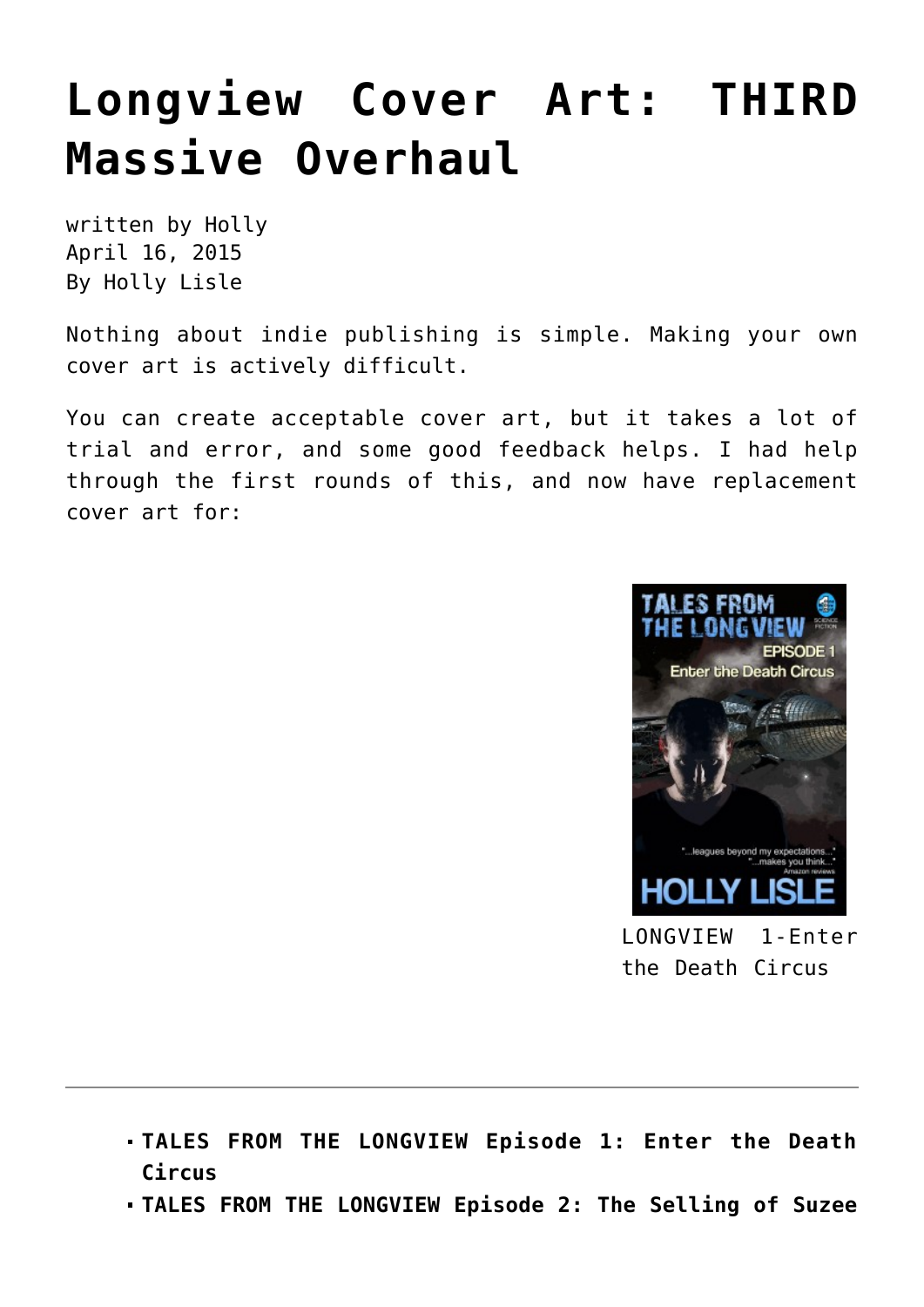**Delight**,

and NEW cover are in the new series style for

**TALES FROM THE LONGVIEW Episode 3: The Philosopher Gambit**



Selling of Suzee Delight

I finally managed to make the covers all obviously science fiction, but kept the personal aspect with characters, and figured out a way to keep my original titles for the first two stories while coming up with a new title for the third that did not hit readers with my episode main character's name before they were ready. *Bashtyk Nokyd* will now be IN the story, but not spelled out on the cover.